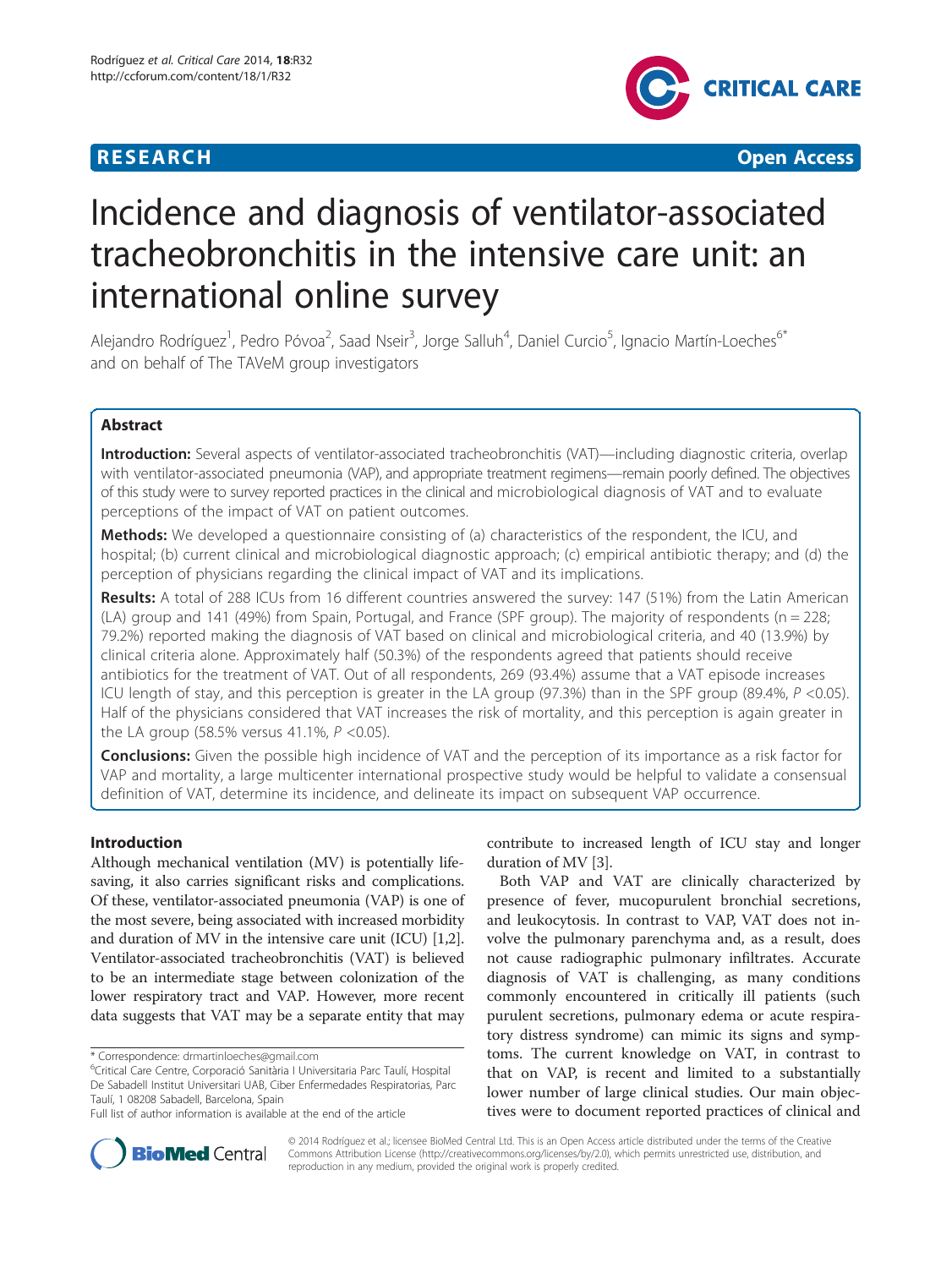microbiological diagnosis of VAT and to evaluate perceptions of the impact of VAT on patient outcomes. This will serve as a first step of an international prospective study on VAT registered under number NCT01791530 (ClinicalTrials.gov).

# Materials and methods

# Study population

Physicians with a major role in infection control practices and ICU clinical management were surveyed, and only one respondent per ICU was allowed. This study was approved by the ethics committee of Corporació Sanitaria Parc Taulí, Sabadell, Spain (reference number 2013515). Informed consent was not required as the survey consisted of a voluntary anonymous response to a web-based questionnaire, which did not include patient data. The web-based survey attempted to assess the responding physicians' individual perceptions of current clinical practices.

# **Questionnaire**

We developed a web-based questionnaire with four parts (Additional file [1\)](#page-7-0): (a) characteristics of the respondent and the ICU and hospital, (b) practices of clinical and microbiological diagnosis of VAT, (c) empirical antibiotic (ATB) therapy used after diagnosis, and (d) the perception of physicians regarding the clinical impact of VAT and the need for treatment. To evaluate diagnostic factors, we questioned investigations performed (for example, fiber-optic bronchoscopy versus less invasive techniques), culture (quantitative or semi-quantitative), and any complementary imaging studies. Regarding ATB use, we included questions on the nature of empirical therapy, combination use, timing of treatment commencement, and the use of inhaled ATB therapy for treatment of VAT. The questionnaire was concise and consisted strictly of multiple-choice questions in an attempt to improve the response rate. It was first developed in Spanish and then translated into English, French, and Portuguese by the Steering Committee members. We transferred the surveys to a web platform (ClinicalRec)—a fine-tuned, hosted web and data-mining platform designed specifically to perform and analyze clinical data to collect the data.

# Dissemination to target group

The questionnaire was available online from 1 January to 31 March 2013. It was endorsed by SEMICYUC (Sociedad Española de Medicina Intensiva, Crítica y Unidades Coronaria), FEPIMCTI (Federación Panamericana e Ibérica de Sociedades de Medicina Crítica y Terapia Intensiva), and BRICNET (Brazilian Research in Intensive Care NETWORK). The members of the Steering Committee (local opinion leaders) were responsible for

the distribution of the survey in their countries. The questionnaire was sent by e-mail to 1,036 physicians: 610 (58.8%) in Spain (n = 350), Portugal (n = 50), and France (n = 210), which formed the Spain, Portugal, and France (SPF) group, and 426 in the Latin American (LA) group. Table 1 shows the number of surveys sent by country. The survey was not distributed in the US, although one participant ICU which was part of a research network actively collaborating with different centers in Spain was included.

# Statistical analysis

Descriptive statistics were used to characterize the study sample. We used chi-square and Mann-Whitney tests to compare survey characteristics of study participants and to make comparisons by country and region. Data were processed by using the Statistical Package of Social Sciences (SPSS) 13.0.1 standard version (IBM, Chicago, IL, USA). Response rates and sample characteristics were analyzed by using descriptive statistics. In descriptive data analysis, proportions (percentages) were reported. Statistical significance was defined as a P value of less than 0.05.

# **Results**

A total of 288 ICUs from 16 different countries replied to the survey, representing a response rate of 27.8% (288/1,036). Fifty-one percent  $(n = 147)$  were from the LA group, and 141 (49%) from the SPF group (Figure [1](#page-2-0)). The number of individual responses per country is shown in Table 1. The main characteristics of the respondents and the ICUs were compared and are also presented in Table [2](#page-3-0). In the SPF group as compared with

Table 1 Survey response rate

| Country        | Total of sent surveys, n (%) | Responses, n (%) |
|----------------|------------------------------|------------------|
| Spain          | 350 (33.8)                   | 92(26.3)         |
| France         | 210 (20.3)                   | 32 (15.2)        |
| Portugal       | 50 (4.8)                     | 17 (34.0)        |
| <b>Brazil</b>  | 182 (17.6)                   | 61(33.5)         |
| Colombia       | 60(5.8)                      | 22 (38.6)        |
| Argentina      | 50 (4.8)                     | 17 (34.0)        |
| Chile          | 30(2.9)                      | 12 (40.0)        |
| Ecuador        | 20(1.9)                      | 12 (60.0)        |
| Peru           | 20(1.9)                      | 7(35.0)          |
| Mexico         | 20 (1.9)                     | 1(5.0)           |
| Venezuela      | 10(0.9)                      | 4(40.0)          |
| Uruguay        | 10(0.9)                      | 4(40.0)          |
| <b>Bolivia</b> | 10(0.9)                      | 4(40.0)          |
| Guatemala      | 8(0.8)                       | 2(25.0)          |
| Costa Rica     | 5(0.5)                       | 1(20.0)          |
| <b>USA</b>     | 1(0.1)                       | 1(100)           |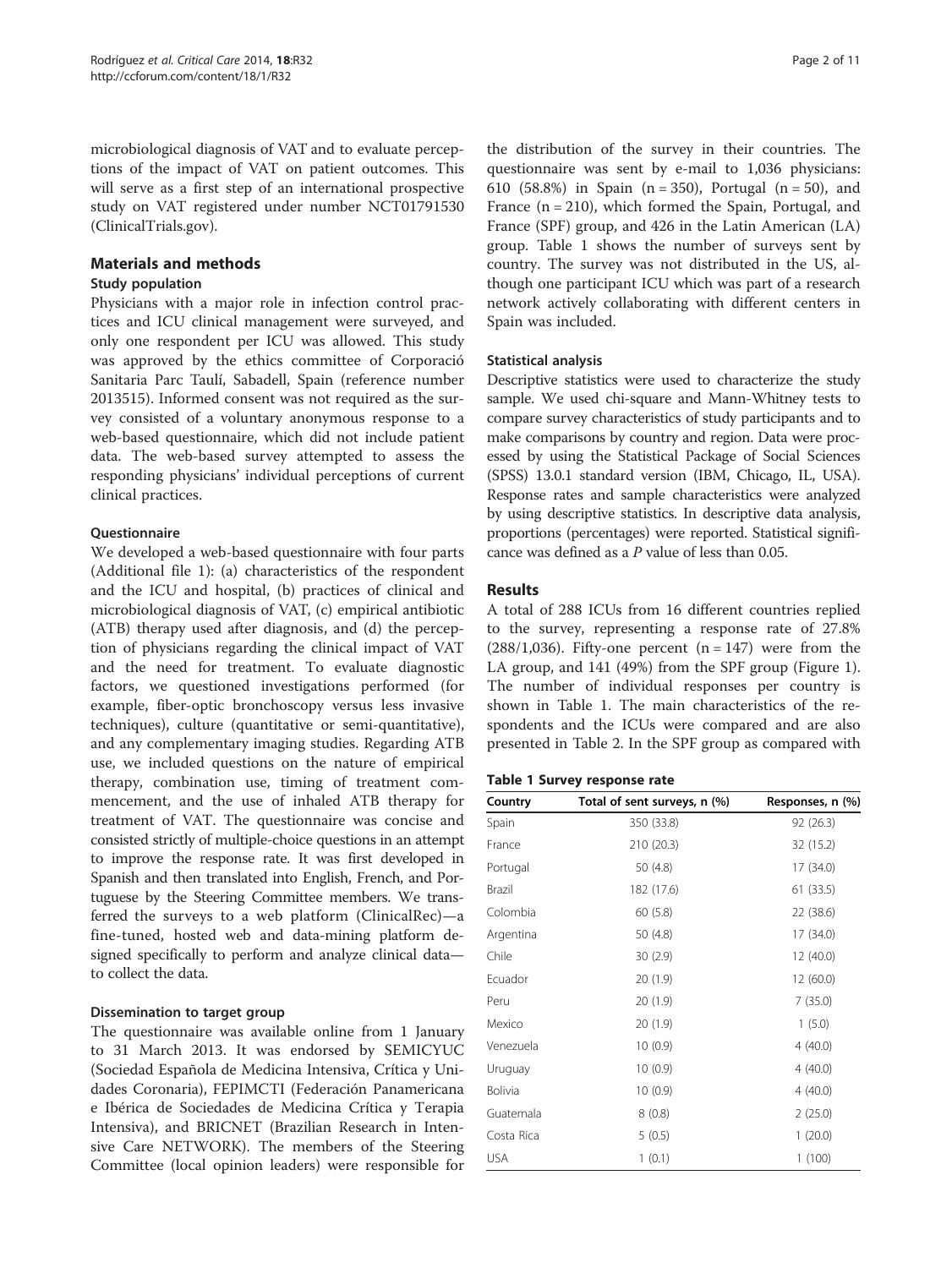<span id="page-2-0"></span>

LA, more hospitals were in a public health system, had greater numbers of beds, and were more frequently university-associated. However, the only ICUs with more than 50 beds were reported in the LA group. There was no significant statistical difference when comparing the response of physicians according to the type of ICU (university versus non-university ICU), nor when comparing the number of ICU beds (less or more than 20).

#### Diagnosis of ventilator-associated tracheobronchitis

Almost all (99.7%) of the respondents considered that ventilated patients are at risk of developing VAT. One hundred two respondents (35.5%) considered that VAT is more frequent in all ICU ventilated patients irrespective of the type of admission diagnosis. Eighty-nine (30.9%) respondents considered that patients admitted because of medical conditions are at higher risk of VAT, followed by neurological  $(n = 53; 8.4%)$  and surgical (n = 20; 7.0%) patients.

The majority of respondents  $(n = 228; 79.2%)$  make the diagnosis of VAT on the basis of both clinical and microbiological criteria. Forty (13.9%) reported using clinical criteria alone, and 19 (6.6%) consider it as a diagnosis of exclusion. Endotracheal aspirates were reported to be the most frequently used technique for the diagnosis of VAT (59.4%), followed by bronchoalveolar lavage (BAL) (13.9%) and multiple sampling techniques (12.2%). BAL and mini-BAL techniques were more frequently employed by the LA group, whereas multiple sample techniques were more commonly used by the SPF group (Table [3](#page-3-0)), and  $47.6\%$  (n = 137) used any bronchoscopic technique for diagnosis of VAT (Table [4](#page-4-0)). Whereas the use of bronchoscopic techniques is part of routine practice in only 3.1% of respondents, it is used in 35.8% when the chest x-ray (CXR) is not conclusive and in 8.7% when ATB treatment is started. Similarly, more than 50% of physicians requested a computed tomography (CT) scan to confirm or exclude the diagnosis of VAT, 2.4% as routine practice, and 48.3% when CXR is inconclusive (Table [4](#page-4-0)).

Although the majority of respondents  $(n = 276; 95.8%)$ use microbiological findings to guide ATB treatment, more than half  $(n = 170; 59.0%)$  do not perform a Gram stain on the respiratory sample. Sixty-six (22.9%) reported that they do not request quantitative cultures of respiratory secretions as routine practice, and this occurred more frequently in the SPF group (Table [4\)](#page-4-0).

#### Treatment of ventilator-associated tracheobronchitis

Approximately half (50.3%) of the respondents agreed that patients diagnosed with VAT should receive ATBs. Only 24.3%  $(n = 70)$  routinely prescribed ATBs, whereas 42.0% ( $n = 121$ ) only prescribed ATBs in the presence of hemodynamic instability. Conversely,  $26\%$  (n = 75) of physicians considered that VAT should not be treated with ATB, and 7.6%  $(n = 22)$  answered that they do not have a clear opinion on the most appropriate treatment. A total of  $90.3\%$  (n = 260) of the responders indicated that the duration of MV helped in the decision of ATB treatment; however, only 50% of them indicated this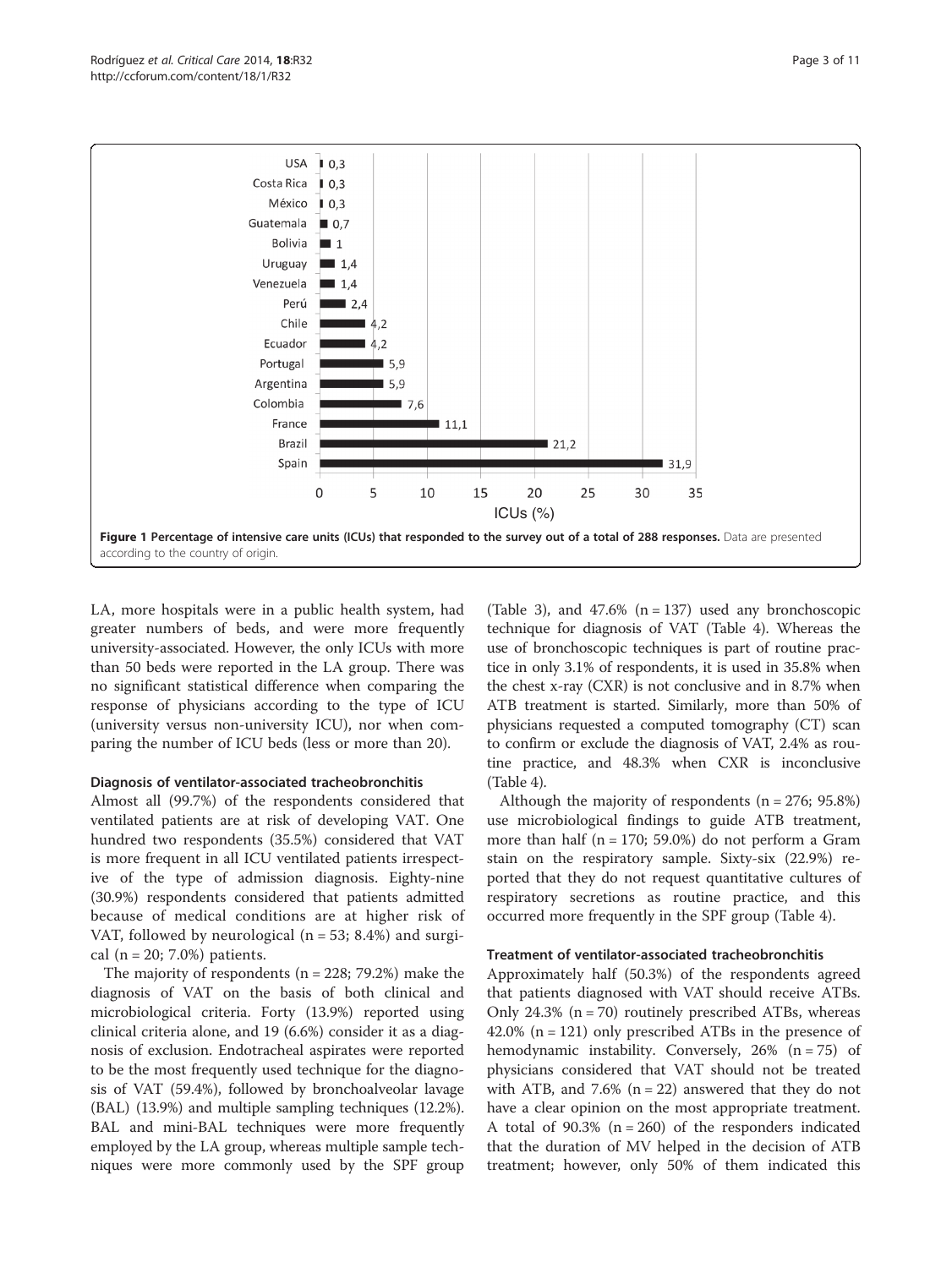<span id="page-3-0"></span>Table 2 Characteristics of the respondents and intensive care unit setting

| <b>Characteristics</b>        | Global     | <b>SPF</b><br>group | Latin American<br>group | P value <sup>a</sup> |  |
|-------------------------------|------------|---------------------|-------------------------|----------------------|--|
|                               | $n = 288$  | n = 141             | $n = 147$               |                      |  |
|                               | n(%)       | n (%)               | n (%)                   |                      |  |
| Number of beds<br>in ICU      |            |                     |                         |                      |  |
| >50 beds                      | 11(3.8)    |                     | 11(7.5)                 | 0.003                |  |
| 21-50 beds                    | 79 (27.4)  | 40 (28.4)           | 39 (26.5)               | 0.82                 |  |
| 10-20 beds                    | 140 (48.6) | 80 (56.7)           | 60 (40.8)               | 0.01                 |  |
| $<$ 10 beds                   | 58 (20.1)  | 21 (14.9)           | 37 (25.2)               | 0.04                 |  |
| ICU type                      |            |                     |                         |                      |  |
| General                       | 278 (96.5) | 137 (97.2)          | 141 (95.9)              | 0.79                 |  |
| Cardiac surgery               | 3(1.0)     |                     | 3(2.0)                  | 0.26                 |  |
| Neurotrauma                   | 2(0.7)     | i.                  | 2(1.4)                  | 0.49                 |  |
| Surgical                      | 2(0.7)     | 2(1.4)              | $\frac{1}{2}$           | 0.46                 |  |
| Respiratory                   | 2(0.7)     | 1(0.7)              | 1(0.7)                  | 1.00                 |  |
| Trauma                        | 1(0.3)     | 1(0.7)              |                         | 0.98                 |  |
| Number of beds<br>in hospital |            |                     |                         |                      |  |
| $>500$ beds                   | 103 (35.8) | 79 (56.0)           | 24 (16.3)               | < 0.001              |  |
| 201-500 beds                  | 107 (37.2) | 55 (39.0)           | 52 (35.4)               | 0.60                 |  |
| 100-200 beds                  | 50 (17.4)  | 7(5.0)              | 43 (29.3)               | < 0.001              |  |
| $<$ 100 beds                  | 28 (9.7)   |                     | 28 (19.0)               | < 0.001              |  |
| Hospital type                 |            |                     |                         |                      |  |
| Public                        | 188 (65.3) | 133 (94.3)          | 55 (37.4)               | < 0.001              |  |
| Private                       | 78 (27.1)  | 5(3.5)              | 73 (49.7)               | < 0.001              |  |
| Mixed                         | 22(7.6)    | 3(2.1)              | 19 (12.9)               | 0.002                |  |
| Academic degree               |            |                     |                         |                      |  |
| University                    | 190 (66.0) | 104 (73.8)          | 86 (58.5)               | 0.009                |  |
| No university                 | 98 (34.0)  | 37 (26.2)           | 61(41.5)                | 0.009                |  |

<sup>a</sup>All comparisons were made between Spain, Portugal, and France (SPF) and Latin American groups. ICU, intensive care unit.

option in the survey in regard to the best treatment option for VAT (Table [5\)](#page-5-0).

Intravenous (IV) monotherapy (62.5%) is the first choice of ATB treatment for VAT and was more frequently supported by the SPF group, followed by IV ATB combination (20.8%) and then IV and nebulized ATB. The use of nebulized ATB is more frequently reported by the LA group compared with the SPF group (Table [5\)](#page-5-0).

The majority of respondents (73.3%) started ATB treatment within 12 hours of VAT diagnosis. Initiation of treatment after 24 hours of VAT diagnosis was more commonly reported by the SPF group (12.1%) as compared with the LA group (4.8%). More than half (66.7) indicated they favored ATB treatment with a duration of between 7 and 10 days. Half of the respondents preferred to de-escalate therapy when the results of microbiology tests are available. Surprisingly, only 24% indicated a preference for a short course of ATB treatment (<7 days). The empiric antimicrobial regimens for early- and late-onset VAT are shown in Figures [2](#page-6-0) and [3](#page-6-0), respectively.

#### Impact of ventilator-associated tracheobronchitis

Finally,  $94.1\%$  (n = 274) of respondents believe that the development of VAT is associated with longer duration of MV. Two hundred sixty-nine (93.4%) assume that a VAT episode is associated with increased ICU length of stay, and this perception is greater in the LA group  $(97.3\%)$  as compared with the SPF group  $(89.4\%, P < 0.05)$ . Half of the physicians considered that VAT increases the risk of mortality, and this perception is again greater in the LA group as compared with the SPF group (58.5% versus  $41.1\%$ ,  $P < 0.05$ ).

# **Discussion**

This is the first international survey that has aimed to evaluate perceptions of impact and self-reported practices in the diagnosis and treatment of VAT. We consider that the present survey is relevant to increase the current knowledge of VAT. There are several conflicting

| Table 3 Techniques used for the diagnosis of ventilator-associated tracheobronchitis |  |
|--------------------------------------------------------------------------------------|--|
|--------------------------------------------------------------------------------------|--|

| <b>Technique</b>             | Global     | SPF group   | Latin American group | P                  | OR (95% CI) <sup>a</sup> |
|------------------------------|------------|-------------|----------------------|--------------------|--------------------------|
|                              | $n = 288$  | $n = 141$   | $n = 147$            | value <sup>a</sup> |                          |
|                              | n(%)       | n(%)        | n (%)                |                    |                          |
| Endotracheal aspirate (ETA)  | 171 (59.4) | 87(61.7)    | 84 (57.1)            | 0.50               | <b>ND</b>                |
| Bronchoalveolar lavage (BAL) | 40 (13.9)  | 12(8.5)     | 28 $(19.0)^a$        | 0.01               | $0.4(0.2-0.8)$           |
| ETA plus other techniques    | 35 (12.2)  | 27(19.1)    | $8(5.4)^a$           | 0.001              | $4.1(1.7-10.3)$          |
| Mini-BAL                     | 21(7.3)    | 4 $(2.8)^a$ | 17 $(11.6)^a$        | 0.009              | $0.2$ (0.07-0.08)        |
| Protected specimen brush     | 4(1.4)     | 3(2.1)      | 1(0.7)               | 0.58               | <b>ND</b>                |
| No response                  | 17(5.9)    | 8(5.7)      | 9(6.1)               | 1.00               | <b>ND</b>                |

a<br>All comparisons were made between Spain, Portugal, and France (SPF) and Latin American groups. Cl, confidence interval; ND, not determined; OR, odds ratio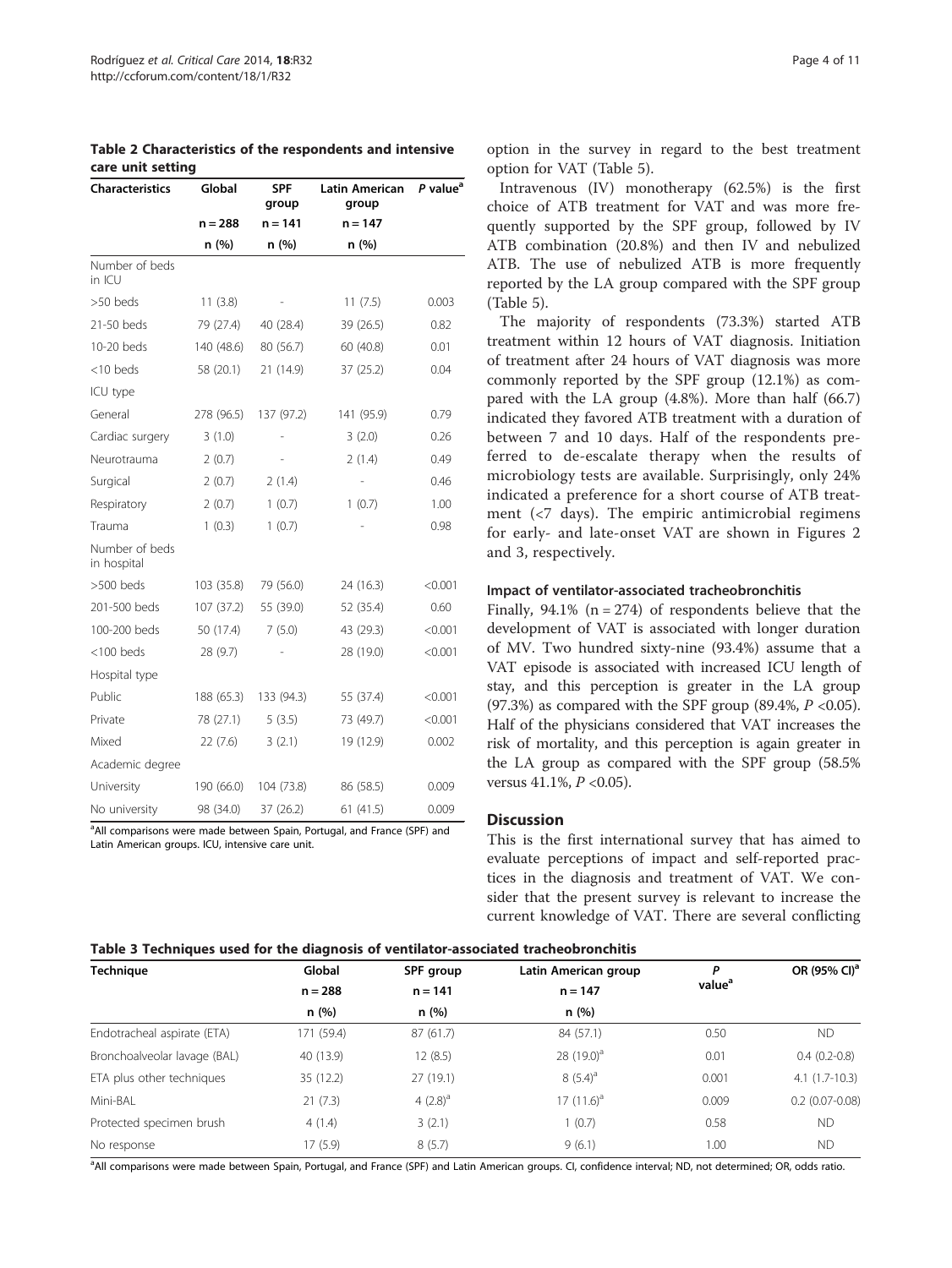| <b>Ouestions</b>                            | Global     | SPF group     | Latin American group | P<br>value | OR (95% CI)    |
|---------------------------------------------|------------|---------------|----------------------|------------|----------------|
|                                             | $n = 288$  | $n = 141$     | $n = 147$            |            |                |
|                                             | n(%)       | n (%)         | n (%)                |            |                |
| Ouantitative cultures                       |            |               |                      |            |                |
| Yes                                         | 217 (75.3) | 97 $(68.8)^a$ | 120 (81.6)           | 0.01       | $0.5(0.3-0.9)$ |
| <b>No</b>                                   | 66 (22.9)  | 42 $(29.8)^a$ | 24 (16.4)            | 0.01       | $2.2(1.9-3.9)$ |
| <b>NR</b>                                   | 5(1.7)     | 2(1.4)        | 3(2.0)               | 1.00       | <b>ND</b>      |
| Gram stain technique                        |            |               |                      |            |                |
| Yes                                         | 116(40.3)  | 62 (44.0)     | 54 (36.7)            | 0.25       | <b>ND</b>      |
| <b>No</b>                                   | 170 (59.0) | 78 (55.3)     | 92 (62.6)            | 0.25       | <b>ND</b>      |
| <b>NR</b>                                   | 2(0.7)     | 1(0.7)        | 1(0.7)               | 1.00       | <b>ND</b>      |
| Bronchoscopy for the diagnosis of VAT       |            |               |                      |            |                |
| Never                                       | 151 (52.4) | 73 (51.8)     | 78 (53.1)            | 0.92       | <b>ND</b>      |
| Only when the chest x-ray is not conclusive | 103 (35.8) | 50 (35.5)     | 53 (36.1)            | 1.00       | <b>ND</b>      |
| Only if I decide to start ATBs              | 25(8.7)    | 13 (9.2)      | 12(8.2)              | 0.91       | <b>ND</b>      |
| Always                                      | 9(3.1)     | 5(3.5)        | 4(2.7)               | 0.95       | <b>ND</b>      |
| CT scan for the diagnosis of VAT            |            |               |                      |            |                |
| Never                                       | 142 (49.2) | 82 $(58.2)^a$ | 60 (40.8)            | 0.005      | $2.0(1.2-3.3)$ |
| Only when the chest x-ray is not conclusive | 139 (48.3) | 58 $(41.1)^a$ | 81 (55.1)            | 0.02       | $0.5(0.3-0.9)$ |
| Always                                      | 7(2.4)     | 1(0.7)        | 6(4.1)               | 0.14       | <b>ND</b>      |

<span id="page-4-0"></span>Table 4 Microbiological techniques and complementary studies used to the diagnosis of ventilator-associated tracheobronchitis

a<br>All comparisons were made between Spain, Portugal, and France (SPF) and Latin American groups. ATB, antibiotic; CI, confidence interval; CT, computed tomography; ND, not determined; NR, no response; OR, odds ratio; VAT, ventilator-associated tracheobronchitis.

results regarding the clinical implications of VAT, and the present survey provides a path toward meaningful research questions for future clinical studies. The main conclusions of the present study are that VAT is perceived as a common complication of MV in ICU patients and is a diagnosis based not only on clinical criteria but also on non-invasive techniques and microbiological confirmation and that half of physicians surveyed use systemic ATBs to treat VAT as they believe that VAT is associated with a longer duration of MV and longer ICU length of stay.

The true incidence of VAT is not currently known. VAT is recognized by the Centers of Disease Control and Prevention (CDC)/National Healthcare Safety Network [[4](#page-10-0)] as an individual clinical entity. As the clinical relevance of VAT seems to be increasing, it is necessary to further delineate its incidence in a study that applies a widely accepted definition. A large multicenter international study is planned in order to answer some of the questions presented in this survey. The goal of the present survey was to determine the importance of VAT and physicians attitudes based on the answers taken from 288 ICUs in Europe and Latin America.

The majority of respondents (>90%) to the present survey agreed that patients under MV have a significant risk of developing VAT, and they perceived that this risk

was even higher in medical patients. This finding is in opposition to that of the study by Malacarne and colleagues [[5\]](#page-10-0), who in a prospective epidemiological study conducted in 71 Italian ICUs with 9,493 consecutive patients found that surgical patients were more likely to develop VAT than medical patients (odds ratio (OR) of 1.64). According to the current definition, as recently published by the CDC, a diagnosis of VAT is made if there is absence of pneumonia in the x-ray and at least two of the following findings: (1) fever (>38°C), (2) cough, (3) new or increased production of sputum, (4) rhonchi, and (5) wheezing, and at least one of the following: (a) positive culture obtained by deep tracheal aspirate or bronchoscopy and (b) positive laboratory test on respiratory secretions [\[4\]](#page-10-0).

Similarly, the European Respiratory Society, European Society of Clinical Microbiology and Infectious Diseases, and European Society of Intensive Care Medicine taskforce requires a positive culture of respiratory secretions as a mandatory item in the diagnosis of VAT [[6\]](#page-10-0). In the present survey, almost 80% of physicians routinely diagnosed VAT with the assistance of microbiological studies, and a minority (13.9%) relied solely on clinical assessment. As expected, non-invasive techniques were more frequently preferred to obtain samples and achieve microbiological confirmation. Although the use of quantitative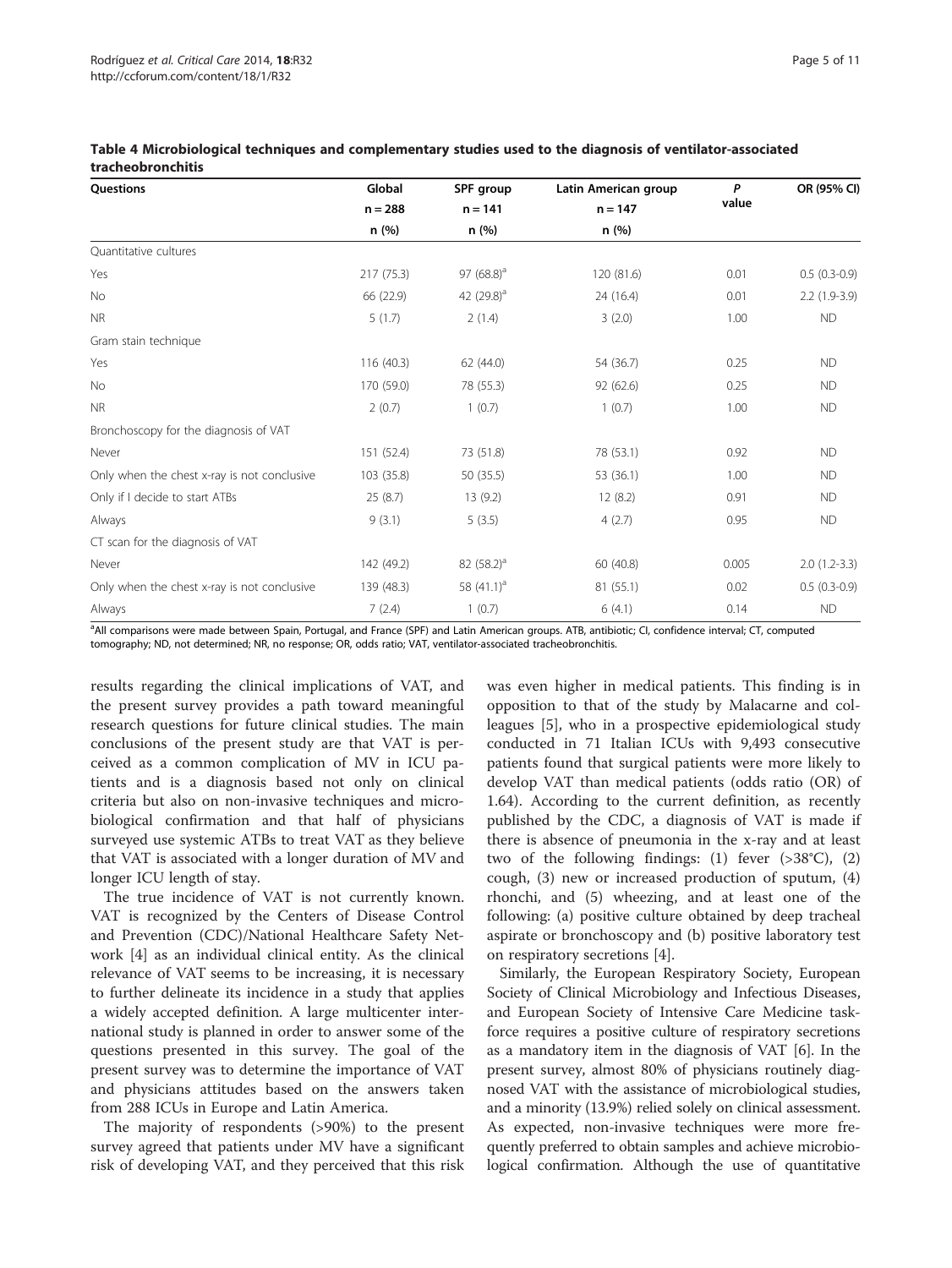#### <span id="page-5-0"></span>Table 5 Antibiotic treatment of ventilator-associated tracheobronchitis

| Questions                                                  | Global     | SPF group<br>$n = 141$<br>n (%) | Latin American group | P<br>value <sup>a</sup> | OR (95% CI) <sup>a</sup> |
|------------------------------------------------------------|------------|---------------------------------|----------------------|-------------------------|--------------------------|
|                                                            | $n = 288$  |                                 | $n = 147$            |                         |                          |
|                                                            | n (%)      |                                 | n (%)                |                         |                          |
| All VAT patients should receive ATB treatment?             |            |                                 |                      |                         |                          |
| Yes                                                        | 121 (42.0) | 59 (41.8)                       | 62 (42.2)            | 1.00                    | <b>ND</b>                |
| No                                                         | 75 (26.0)  | 31(22.0)                        | 44 (29.9)            | 0.16                    | <b>ND</b>                |
| Only in patients with cardiovascular failure               | 70 (24.3)  | 41 (29.1)                       | 29 (19.7)            | 0.08                    | $1.6(0.9-2.9)$           |
| Unknown                                                    | 22(7.6)    | 10(7.1)                         | 12(8.2)              | 0.90                    |                          |
| Which is the most appropriate treatment for VAT?           |            |                                 |                      |                         |                          |
| Broad-spectrum IV ATBs                                     | 84 (29.2)  | 37 (26.2)                       | 47 (32.0)            | 0.34                    | <b>ND</b>                |
| Narrow-spectrum IV ATBs                                    | 20 (6.9)   | 15 (10.6)                       | 5(3.4)               | 0.002                   | $3.3(1.1-10.9)$          |
| Select ATBs according to MV days                           | 145 (50.3) | 74 (52.5)                       | 71 (48.3)            | 0.55                    | <b>ND</b>                |
| Nebulized ATBs                                             | 6(2.1)     | 2(1.4)                          | 4(2.7)               | 0.71                    | <b>ND</b>                |
| Broad-spectrum IV ATBs + nebulized ATBs                    | 7(2.4)     | 1(0.7)                          | 6(4.1)               | 0.14                    | <b>ND</b>                |
| Never                                                      | 26(9.0)    | 12(8.5)                         | 14(9.5)              | 0.92                    | <b>ND</b>                |
| Which is the most appropriate option for treatment of VAT? |            |                                 |                      |                         |                          |
| IV ATBs in monotherapy                                     | 180 (62.5) | 99 (70.2)                       | 81 (55.1)            | 0.01                    | $1.9(1.1-3.2)$           |
| IV ATBs in combination                                     | 60 (20.8)  | 20 (20.6)                       | 31(21.1)             | 0.16                    | <b>ND</b>                |
| IV ATBs + nebulized ATBs in monotherapy                    | 27(9.4)    | 7(5.0)                          | 20 (13.6)            | 0.02                    | $0.3$ $(0.1 - 0.8)$      |
| IV ATBs + nebulized ATBs in combination                    | 16(5.6)    | 2(1.4)                          | 14(9.5)              | 0.006                   | $0.1$ (0.02-0.6)         |
| No replyTiming to start ATB treatment?                     | 5(1.7)     | 4(2.8)                          | 1(0.7)               | 0.34                    | <b>ND</b>                |
| <12 hours                                                  | 211 (73.3) | 96 (68.1)                       | 115 (78.2)           | 0.07                    | $0.5(0.3-1.0)$           |
| 13-24 hours                                                | 44 (15.3)  | 23(16.3)                        | 21(14.3)             | 0.75                    | <b>ND</b>                |
| >24 hours                                                  | 24 (8.3)   | 17(12.1)                        | 7(4.8)               | 0.04                    | $2.7(1.01 - 7.5)$        |
| Never ATB treatment                                        | 9(3.1)     | 5(3.5)                          | 4(2.7)               | 0.95                    | <b>ND</b>                |
| ATB duration                                               |            |                                 |                      |                         |                          |
| 7-10 days                                                  | 25(8.7)    | 7(5.0)                          | 18 (12.2)            | 0.04                    | $0.3(0.1-0.9)$           |
| 7-10 day but de-escalation                                 | 167 (58.0) | 84 (59.0)                       | 83 (56.5)            | 0.67                    | <b>ND</b>                |
| 14 days                                                    | 1(0.3)     | $\mathbf 0$                     | 1(0.7)               | 1.00                    | <b>ND</b>                |
| Until clinical resolution                                  | 22(7.6)    | 13 (9.2)                        | 9(6.1)               | 0.44                    | <b>ND</b>                |
| <7 days                                                    | 71 (24.7)  | 35 (24.8)                       | 36 (24.5)            | 1.00                    | <b>ND</b>                |
| No reply                                                   | 2(0.7)     | 2(1.4)                          | $\mathbf 0$          | 0.90                    | <b>ND</b>                |

a<br>All comparisons were made between Spain, Portugal, and France (SPF) and Latin American groups. ATB, antibiotic; Cl, confidence interval; IV, intravenous; MV, mechanical ventilation; ND, not determined; NR, no response; OR, odds ratio; VAT, ventilator-associated tracheobronchitis.

cultures of respiratory secretions could be helpful to differentiate VAT from colonization, invasive techniques are not mandatory for VAT diagnosis. It was therefore surprising that invasive techniques are used by almost half of respondents. This finding is more frequent in the LA group than the SPF group.

The subjectivity and variability inherent in interpretation of CXRs in mechanically ventilated patients make chest imaging ill suited for inclusion in a definition algorithm to be used for the potential purposes of public reporting, inter-facility comparisons, and pay-for-reporting and payfor-performance programs. Several authors [\[7,8\]](#page-10-0) have proposed the use of CT lung scans and this recommendation is followed by half of the respondents to the survey. Nevertheless, it is important to consider whether a CT scan for this purpose is cost-effective and safe for critically ill patients. Ventilated patients are at high risk for complications en route, and in addition transport outside the ICU has been reported to be an independent risk factor for VAP (OR 2.9, 95% confidence interval 1.4 to 5.7) [[8,9](#page-10-0)]. A recent observational cross-sectional study of adult patients in the emergency department found that CXRs demonstrated poor sensitivity and positive predictive value for detecting pulmonary opacities when compared with chest CT for routine clinical care [[10,11\]](#page-10-0). It remains unclear whether the use of chest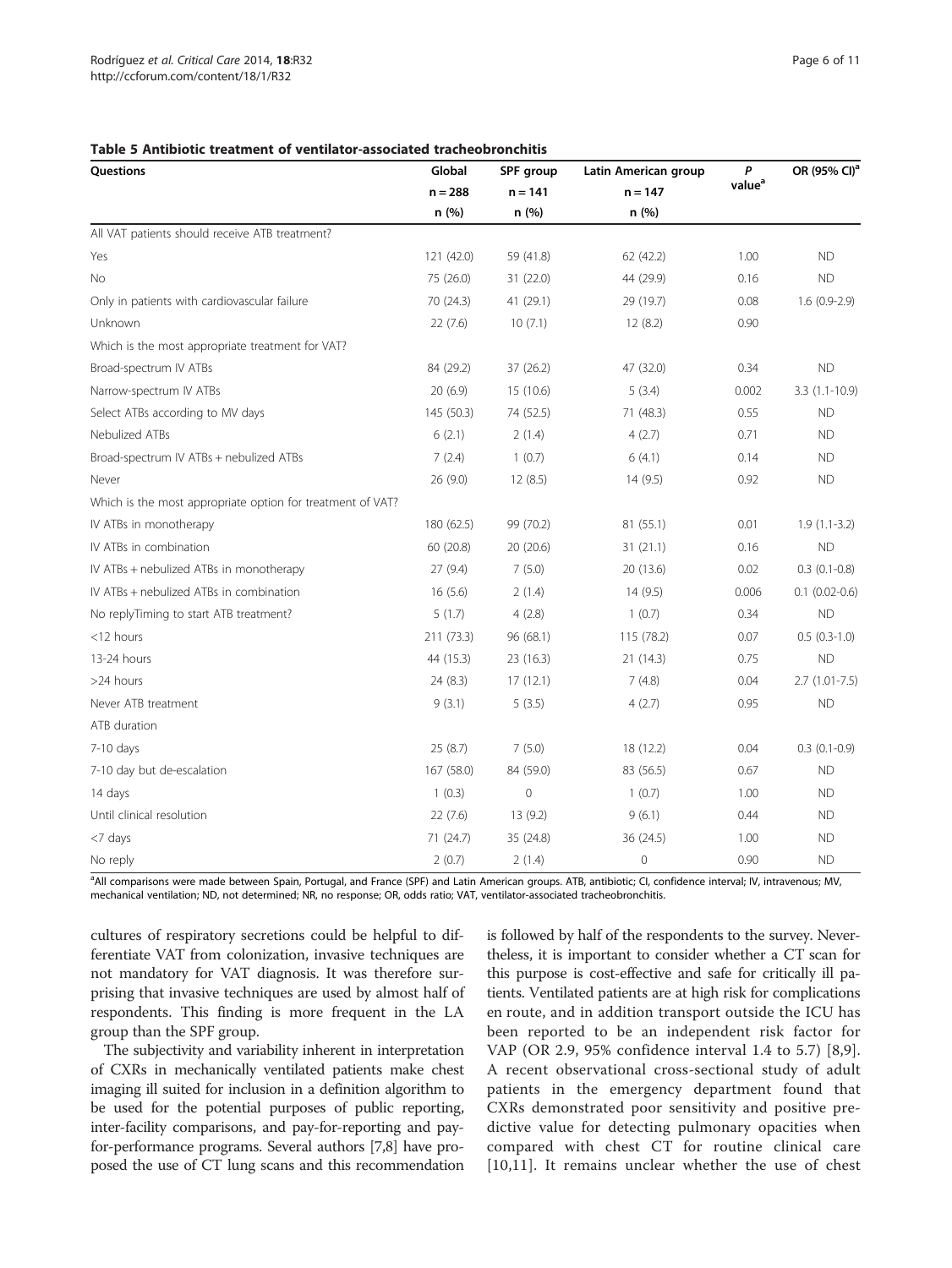<span id="page-6-0"></span>

CT is cost-effective or even necessary for the management of suspected VAT.

The ATB treatment of VAT remains controversial [\[12](#page-10-0)]. In the survey, half of the respondents reported that the duration of MV is an important factor to consider when deciding on administration of ATBs to patients with VAT. The use of ATBs in VAT has been evaluated in two recent randomized controlled trials. Palmer and colleagues [\[13\]](#page-10-0) found faster weaning and less use of systemic ATB when nebulized ATBs were administered. Nseir and colleagues [[14](#page-10-0)] found a lower mortality rate and more MV-free days. Although the administration of aerosolized ATB in patients with uncomplicated VAT is an attractive approach, it is reported by only the minority



of the respondents. In our survey, this practice is more frequent in LA. Well-designed prospective studies are needed in order to further delineate the best therapeutic approach for suspected VAT.

We acknowledge limitations to the present survey. First, the present study may have a bias selection as VAT may represent an important clinical entity for respondents. Second, although we sought to survey the ICU physician most involved in the decision-making process related to ICU infections, it may represent the personal opinion of the respondents and may not reflect hospital or country-wide policies. Third, we could not be completely sure that respondents were not using VAT and VAP answers in an interchangeable fashion. However, questions about VAT were formulated with closed answers, and questions related to VAP were made in order to avoid confusion and misinterpretation between these two entities. Fourth, we recognize that self-reported practices in a survey may not reflect actual practice of the respondents, a limitation inherent in the nature of all surveys. Finally, this survey comes from only three European and 13 LA countries and thus cannot represent the opinions of these entire communities.

# Conclusions

VAT is recognized as a frequent complication of MV. However, subjective components within VAT definition and diagnosis may impact the reliability and accuracy of case identification. VAT represents a clinical entity that is closer to the clinical reality than more strict criteria usually considered in most clinical published studies. Given the perceived increasing incidence of VAT and its importance as a possible risk factor for VAP and other adverse outcomes, a large multicenter international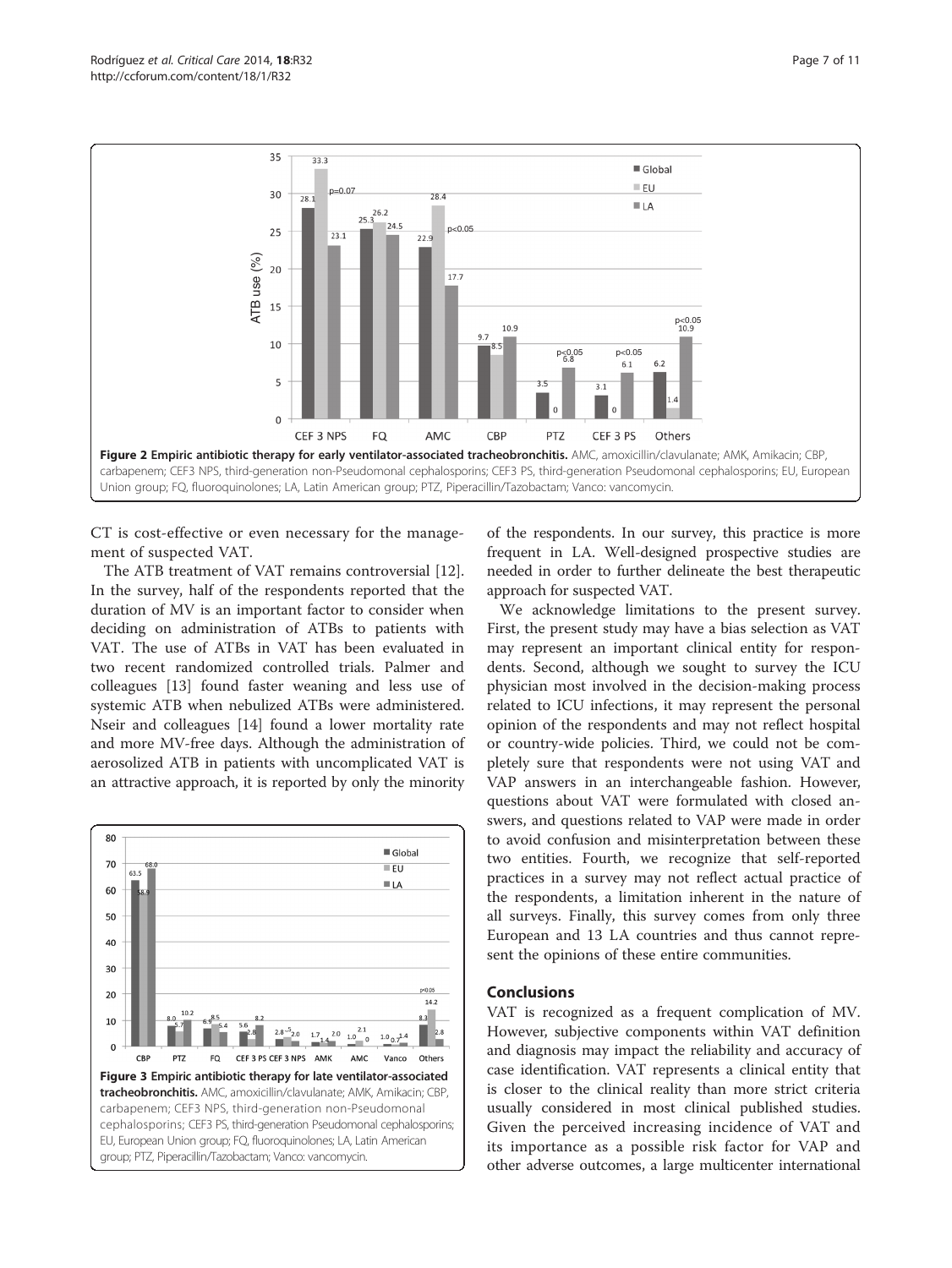<span id="page-7-0"></span>prospective study, with standardized clinical and microbiologic criteria for VAT diagnosis, needs to be performed. This should aim to validate an accepted definition of VAT, determine its incidence, and further delineate its impact on clinically relevant outcomes.

# Key messages

- Ventilator-associated tracheobronchitis is perceived as a frequent complication of mechanical ventilation.
- The diagnosis of ventilator-associated tracheobronchitis is usually based on a combination of clinical and microbiological criteria.
- More than half of respondents did not perform a Gram stain on the respiratory sample and one out of four did not request a sample for quantitative culture in the diagnosis of ventilator-associated tracheobronchitis.
- Half of physicians reported prescribing broad-spectrum systemic antibiotics for the treatment of ventilator-associated tracheobronchitis.
- The majority of physicians believed that ventilator-associated tracheobronchitis is associated with a longer duration of mechanical ventilation and longer intensive care unit length of stay.

# Additional file

[Additional file 1:](http://www.biomedcentral.com/content/supplementary/cc13725-S1.pdf) Survey submitted for the TAVeM group. Web-based questionnaire for the ventilator-associated tracheobronchitis (VAT) in the Intensive Care Unit International Online Survey.

#### Abbreviations

ATB: antibiotic; BAL: bronchoalveolar lavage; CDC: Centers of Disease Control and Prevention; CT: computed tomography; CXR: chest x-ray; ICU: intensive care unit; IV: intravenous; LA: Latin American; MV: mechanical ventilation; OR: odds ratio; SPF: Spain, Portugal, and France; VAP: ventilator-associated pneumonia; VAT: ventilator-associated tracheobronchitis.

#### Competing interests

The authors declare that they have no competing interests. The study was endorsed by SEMICYUC (Sociedad Española de Medicina Intensiva, Crítica y Unidades Coronaria) and FEPIMCTI (Federación Panamericana e Ibérica de Sociedades de Medicina Crítica y Terapia Intensiva). The endorsing societies had no role in study design; collection, analysis, or interpretation of data; writing of the manuscript; or the decision to submit the manuscript for publication. The content is solely the responsibility of the authors and does not necessarily represent the official views of the societies.

#### Authors' contributions

IM-L assisted in the design of the study, coordinated patient recruitment, analyzed and interpreted the data, and helped to make substantial contributions to the concept, design, analysis, and interpretation of data. He assisted in writing the manuscript, was involved in revising it critically for important intellectual content, revised the final version, and acted as guarantor of/person responsible for the entire manuscript. The TAVeM group made important contributions to the acquisition and analysis of data. AR assisted in the design of the study, coordinated patient recruitment, analyzed and interpreted the data, and helped to make substantial contributions to the concept, design, analysis, and interpretation of data. He assisted in writing the manuscript and revised the final version. PP, JS, SN,

and DC assisted in the design of the study, coordinated patient recruitment, analyzed and interpreted the data, and assisted in writing the manuscript and were involved in revising it critically for important intellectual content. All authors read and approved the final manuscript.

#### Acknowledgments

We thank Alexis Tcach (ClinicalRec, Buenos Aires, Argentina) for the informatics support to carry out the survey, Luciano Rodriguez for assistance in data entry, and Craig Dunlop for English editing. This study is a collaboration of Sociedad Española de Medicina Intensiva, Critica y Unidades Coronarias (SEMICYUC) and Federación Panamericana e Ibérica de Sociedades de Medicina Crítica y Terapia Intensiva (FEPIMCTI). The writing committee of the study takes responsibility for the content and integrity of this article. Writing Committee: Alejandro Rodríguez (Hospital Joan XXIII Critical Care Department/IISPV/URV/CIBERES, Tarragona, Spain); Ignacio Martín-Loeches (Critical Care Centre Corporació Sanitària I Universitaria Parc Taulí/UAB/CIBERES, Sabadell, Spain); Pedro Póvoa (Polyvalent Intensive Care Unit, São Francisco Xavier Hospital, Lisboa, Portugal); Saad Nseir (Pôle de Réanimation, CHU de Lille, France); Jorge Salluh (associate researcher - D'OR Institute for Research and Education Postgraduate Program - Instituto Nacional de Câncer Rio de Janeiro, Brazil); and Daniel Curcio (Hospital de Chivilcoy, Buenos Aires, Argentina).

#### TAVeM group

Study Coordinators: Ignacio Martín-Loeches (Corporació Sanitaria Parc Taulí Sabadell, Spain) and Alejandro Rodriguez (Hospital Universitario Joan XXIII - URV - IISPV, Tarragona, Spain); Steering Committee: José Cuñat (Hospital Universitario La Fe - Valencia, Spain - SEMICYUC); F. Álvarez-Lerma (Hospital del Mar- Barcelona, Spain - SEMICYUC) Sebastián Ugarte (Chile - FEPIMCTI); Carmelo Dueñas (Colombia-FEPIMCTI); Jorge Sinclair (Panamá - FEPIMCTI); Daniel Curcio (Hospital Municipal Chivilcoy - Buenos Aires, Argentina); Pedro Povoa (Polyvalent Intensive Care Unit, São Francisco Xavier Hospital, Lisboa, Portugal); Saad Nseir (Pôle de Réanimation, CHU de Lille, France); Jorge Salluh (Associate reseacher - D'OR Institute for Research and Education Postgraduate Program - Instituto Nacional de Câncer Rio de Janeiro, Brazil). Andorra: Antonio Margarit Ribas (Hospital Nostra Senyora de Meritxell -Escaldes-Engordany); Argentina: Daniel Curcio, Fernando San Rome, Alexis Tcach (Hospital Municipal Chivilcoy - Chivilcoy), Christian Dellera, Darío Barrios, Ernesto Illiovich (Hospital Dr. Julio C. Perrando - Resistencia); María Gabriela Rodríguez Álvarez, Alex Tamayo, Marcos Wilches, Lorena Molocznik (Hospital Municipal Eva Perón - Merlo), Rubén O. Fernández, Mónica Grilli, Natalia Moyano (Hospital Español - Mendoza); Graciela Zakalik, Angela M. Sánchez, Adrian A. Marín (Hospital Luis Lagomaggiore - Mendoza), Roberto Santa Cruz, Mario Araujo; Hugo Culaccioni (Hospital Regional Rio Gallegos - Río Gallegos), Jorge Arroyo, Fernando Fernández, Guillermo Soria (Hospital Central -Mendoza); Daniel Duarte, Héctor Herrera, Romina Nicastro (CEMEP - Rio Grande); Fernando Lipovestky, Diego Pereyra, Sandra Arcieri (Hospital Universitario UAI - Buenos Aires); Marcelino Javier Díaz, Luís JJ Ranieri, Roberto Giménez (Sanatorio Santa Fe - Santa Fe); Fabian M Galeano (Hospital Saturnino Unzue - 25 de Mayo); Alex Tamayo Reyes, Luís González, Julia Sakugawa (Hospital Provincial de Moreno - Moreno); Cesar J Pucci, Sonia Farías, Diego Pereyra (SOIF SRL - Villa Mercedes); Christian Dellera, Darío Barrios (Hospital Dr. Julio C Perrando - Resistencia); Abel Cahuana, Ivan Vite Acosta (Sanatorio San José - Buenos Aires); Daniel U Castro, Luis A Bustamante, Marcia C Nonino (Hospital Delicia Concepción Masvernat - Concordia); Bolivia: Gustavo La Fuente Zerain, Sergio Peca Charocsi, Rubén Casanova (Hospital Universitario Japonés - Santa Cruz de la Sierra); Carlos Ibáñez Guzmán (Hospital Obrero Nº 1 - La Paz); Brazil: Péricles Almeida Delfino Duarte ( Hospital U. do Oeste do Paraná / Hospital do Câncer /UOPECCAN/ Hospital São Lucas-FAG - Cascavel); Ricardo Goulart (Hospital Vitoria - Sao Paulo); Carlos Nassif (Hospital Nove de Julho - Sao Paulo); Céu Cordeiro Gonçalves Moura (Hospital Alvorada Moema - UTI 1 - São Paulo), Sylas Bezerra Cappi (Hospital Alvorada Moema - UTI 2 - Sao Paulo); Thiago Lisboa (Hospital de Clinicas / Hospital Santa Rita -Complexo Hospitalar Santa Casa - Porto Alegre); Joa Geraldo Simoes Houly (Hospital Santa Paula - Sao Paulo); Isabela Miranda Lopes (Hospital de Clinicas Caieiras - Sao Paulo); Luciane Marques Bertoldo Viñas (Hospital ABC - Sao Bernardo do Campo); Thiago Domingos Correa, Eliezer Silva (Hospital Israelita Albert Einstein); Pedro Azambuja, Marcos Freitas Knibel (Hospial Sao Lucas - Rio de Janeiro); Alessandro Nascimento Araújo Souza (Hospital Portuges - Salvador); Bruno Toldo, Octavio Ranzani (Hospital da Luz - Santo Amaro); Cauê Matte (Hospital Santa Izabel - Salvador); Israel Pinheiro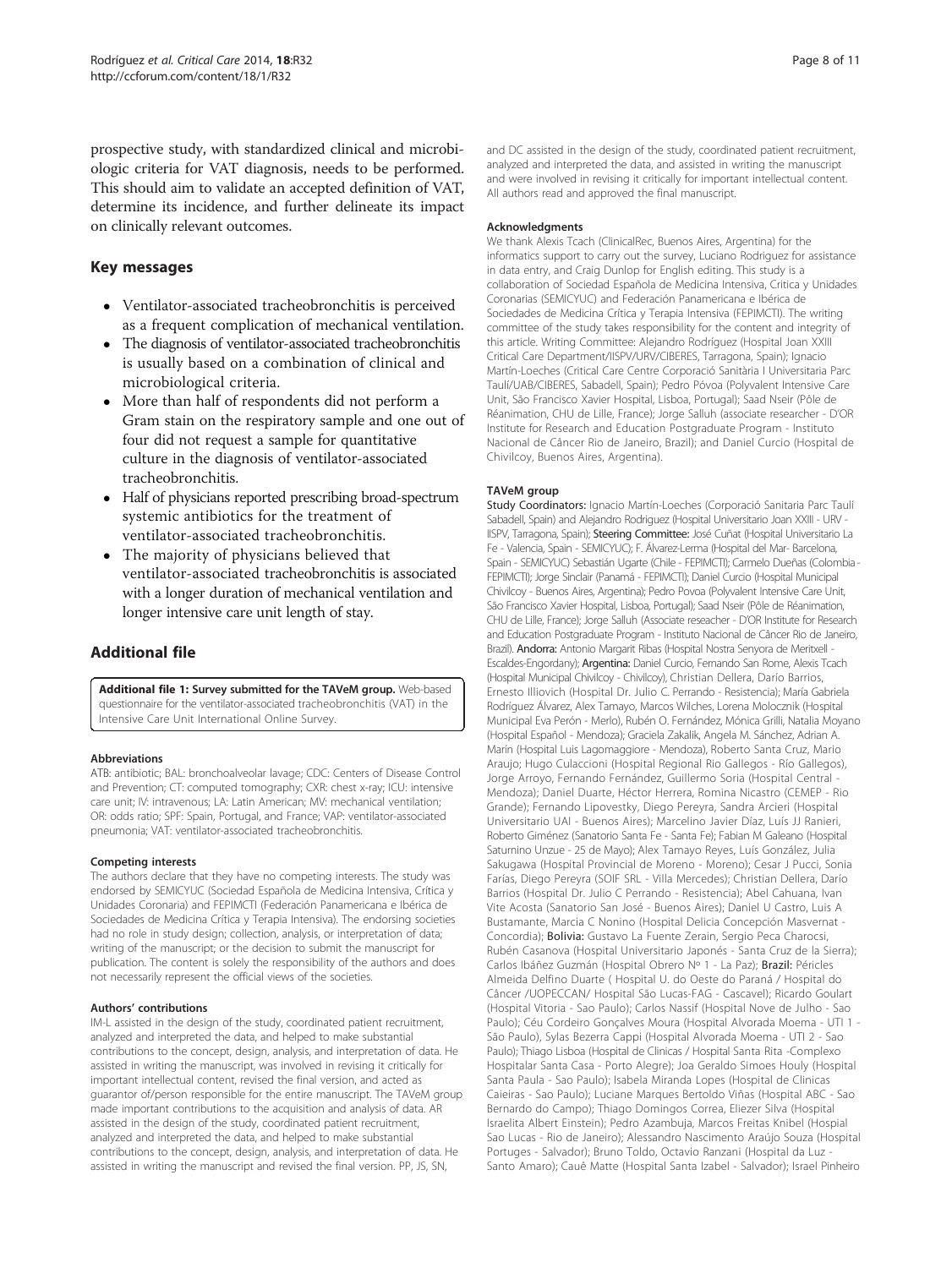Campos (Hospital Paulistano - Sao Paulo); Felipe Dal Pizzol (Hospital São José - Criciúma); Laura Darriba W.Camargo, Eduardo de Souza Pacheco (Hospital da Luz - Sao Paulo); Antonio Paulo Nassar Junior (Hospital São Camilo - Santana); Sandro Oliveira (Hospital Bangu - Rio de Janeiro); Elmo Pereira Jr. (Hospital Norte Dor - Rio de Janeiro); Jair Biatto (Hospital Santa Rita - Maringá); Marcellus Gazola Grillo (Hospital Evangelico - Cachoeiro de Itapemirim); Ricardo Lima, Daniel Cutrim (Hospital Samaritano - Rio de Janeiro); Ludhmila Hajjar (Instituto do Cancer / InCor - Sao Paulo); Vicente Cés de Souza Dantas (Hospital Pasteur - Rio de Janeiro); Cesar Biselli Ferreira, Luiz Marcelo Sá (HCFMUSP - UTI Emergencias Cirúrgicas e Trauma - Sao Paulo); Antonio Carlos Babo Rodrigues (Hospital Estadual Getulio Vargas - Rio de Janeiro); Edison Moraes Rodrigues Filho (Hospital Nossa Senhora da Conceição - Porto Alegre); Jose Roberto Aldrighi (Hospital São Cristovão - Sao Paulo); Suzana Lobo (Hospital de Base - São José do Rio Preto); Lígia Rabello, Rodrigo Serafim (Hospital Copa Dor - Rio de Janeiro); Amadeu Martinez (Hospital Espanhol - Salvador); Jose Jorge Soares Netto (Instituto Nacional de Câncer II - Rio de Janeiro); Fernando Colombari (Hospital Alemão Oswaldo Cruz- Sao Paulo); Marcio Andrade Martins (Hospital do Coração - Camboriú); Rodrigo Hatum (Hospital Total Cor - Rio de Janeiro); Mirna Matsui (Hospital UFGD - Dourados); Leandro Utino Taniguchi (HC-FMUSP - UTI Pronto-Socorro da Clínica Médica - Sao Paulo); Luciano Azevedo (Hospital Sirio-Libanes - Sao Paulo); Otavio Ranzani (HCFMUSP - UTI Respiratoria/Pneumologia) Sergio Kiffer Macedo (Hospital São José da Avaí - Itaperuna); Marcio Osório Guerreiro (Hospital Universitario São Francisco de Paula - Pelotas); Jorge Luis dos Santos Valiatti (Hospital Padre Albino - Catanduva); Ludhmila Hajjar (InCor), Dyanne Moyses Dalcomune (Hospital Meridional - Cariacica); Ulysses Vasconcellos de Andrade e Silva (Hospital Fundação Pio XII/Hospital de Câncer - Barretos); Eraldo de Azevedo Lucio (Hospital São Francisco/Santa Casa de Porto Alegre - Porto Alegre); Celina Acra (Casa de Saúde Santa Lúcia - Rio de Janeiro); Felipe Hernriques Alves da Silva (Instituto Nacional de Câncer I - Rio de Janeiro); André M Japiassu (IPEC/FioCruz - Rio de Janeiro); Fabio Ferreira Amorim (Hospital Regional de Samambaia - Brasília); Rubens Costa Filho, Dominique Thielmann (Hospital Procardíaco - Rio de Janeiro); Danielle (Hospital Municipal São José - Joinville); Marcelo de Oliveira Maia (Hospital Santa Luzia - Brasília); Jorge Hoher (Santa Casa Porto Alegre - Porto Alegre); Marcelo Park (Hospital das Clinicas - Sao Paulo); Walter Homena (Hospital Barra Dor - UTI Pós-operatória - Rio de Janeiro); Chile: Ronald Pairumani Medrano, Jorge Silva Sepulveda, Ruth Rosales Chacón (Hospital Barros Luco Trudeau - Santiago); Eduardo Tobar, Ricardo Gálvez, Cecilia Luengo, Nivia Estuardo (Hospital Clínico Universidad de Chile - Santiago); Eduardo Labarca, Ana M Donoso, Elizabeth Barthel (Hospital Naval Almirante Nef - Viña del Mar); Alejandro Bruhn (Hospital Clínico Pontificia Universidad Católica de Chile - Santiago); Juan E Sánchez Valenzuela, José M Arancibia Henriquez, David Gallardo Pérez (Hospital San Juan de Dios - Santiago); Hernán Figueroa Riquelme, Jorge Becerra, José Pinto (Hospital Juan Noe - Arica); Ricardo Morales Inzunza, Vinko Tomicic Flores (Clínica Las Lilas - Santiago); Francisco Arancibia, María Paz Saavedra (Instituto Nacional del Tórax - Santiago); Colombia: Carmelo Dueñas (Gestión Salud - Cartagena); Juan C Fernández Mercado, Orlando Girón Florez, Mauricio Castro Vivero (Clínica CRECER - Cartagena); David Yepes, Jorge Bejarano, Juan Carlos Arango (Clínica CES - Medellín); Edwin Chapeta Parada, Andrés Minidiola Rochel, Richard Granados Chaparro (Hospital San Vicente de Arauca - Arauca); Francisco Molina, Madelyne Aristizábal, Marcela Cortés (Clínica Universitaria Bolivariana - Medellín); Erick de Jesús Valencia, Cristian Eduardo Moreno Niño, Julián David Paniagua (Clínica SaludCoop - Medellín); Daniel Molano Franco, José Rojas Gambasica, Albert Valencia (Clínica Universitaria Colombia Colsanitas - Bogotá); Guillermo Ortiz Ruíz, Manuel Garay Fernández, Antonio Lara Garkcia, Rafael A. Meza Matallana, Mario A. Mercado Díaz (Hospital Santa Clara - Bogotá); Juan Arias, Carlos Carvajal (Hospital Pablo Tobón Uribe - Medellín); Felipe Reyes, Carlos Bustamante, Ricardo Buitrago (Fundación Clínica Shaio - Bogotá); Juan C Arango (Instituto Neurológico de Colombia - Medellín); Erick de Jesús Valencia, Cristina E Moreno, Julián D Paniagua (Clínica SaludCoop - Medellín); Rubén D Camargo Rubio, José Jaraba, Ricardo Romero (Clínica General del Norte - Barranquilla); Carlos A. Pacheco Melo (Clínica El Rosario Sede Tesoro - Medellín); Abraham Ali Munive, Ángela Hernández, Fabio Varón Vega (Fundación Cardioinfantil - Bogotá); José A. Rojas Suárez, Jennifer González, Laura Loaiza (Gestión Salud SAS - Cartagena); Alejandro Rey (Clínica Centro - Barranquilla); Mario Gómez Duque, Mario Villabón González, Daniel Molano (Hospital San José - Grupo Investigación CIMCA - Bogotá); César Enciso Olivera, Ronald Medina Lombo (Hospital Infantil Universitario de San José - Bogotá); Edwin G. Chapeta Parada, Andrés Mindiola, Andrés Corchuelo (Hospital

San Vicente - Arauca); Luis A. Muñoz, Miguel Coral Pabón (Clínica Fundadores - Bogotá); Costa Rica: Juan Villalobos Vindas, María C. Peláez Gil, Sergio Calderón Bejarano (Caja Costarricense del Seguro Social, Hospital México - San José); Ecuador: Diego Barahona Pinto, Leonardo Pazmiño Narvaéz, Nelson Remache

Vargas, Mijayl Jativa (Hospital de los Valles - Quito); Fernando Paredes Oña, Cristian Peláez, Pedro Torres, (Hospital San Francisco - Quito); Diego Morocho Tutillo, María Fernanda García, Edgar Espinosa (Hospital Eugenio Espejo - Quito); Estuardo Salgado Yepez, Diego Morocho, Santiago Parraga (Clínica La Merced - Quito); Freddy Morales Álava, Blanchy Macías Romero, Juan F. Morales Moreira (Hospital Oncológico Dr. Julio Villacreses Colmont - Portoviejo); Gleinner J. Cañarte Bermúdez, Verónica Llerena, José Mora (Hospital IESS - Portoviejo); Luis Herrera, Ana M. Díaz, Roberto González (Hospital Instituto Ecuatoriano Seguridad Social Ibarra - Ibarra); José Vergara Centeno, Luis González Zambrano, Gonzalo Sánchez Sánchez (Hospital Luis Vernaza - Guayaquil); Fausto Guerrero, Guillermo Falconi (Hospital Carlos Andrade Marín - Quito); Mijail Jativa, Tatiana Moreno, Patricio Acosta (Hospital San Francisco - Quito); Virginia Intriago Cedeño, Luís Bermudez Zambrano (Hospital Verdi Cevallos Baldo - Portoviejo): Spain: Alejandro Rodríguez, María Bodí, Sandra Trefler, Mónica Magret, Judith Marín, Laura Claverias, Candela Solé (Hospital Joan XXIII - Tarragona) Ignacio Martín-Loeches, Emili Díaz, Jordi Vallés, Antonio Artigas, Craig Dunlop, Eva Torrents (Hospital Parc Taulí - Sabadell ); Francisco Álvarez Lerma, María P Gracia Amilla, Marta Bassas (Hospital del Mar - Barcelona); Pedro Cobos Castellano (Hospital Punta de Europa - Algeciras); Sergio Ruíz-Santana; Catalina Sánchez Ramírez; Liliana Caipe Balcázar; Silvia Hípola Escalada (Hospital Dr. Negrín - Canarias); Adrià Albis, Estel Güell, Jordi Almirall, Mari de la Torre (Hospital de Mataró); Miguel Angel Blasco Navalpotro, Mónica Fuentes Ponte, Laura Sanz Sanz (Hospital Severo Ochoa- Madrid); Patricia Albert del Cruz, Esther García Sánchez, Manuel Cruz Tejedor (Hospital Universitario del Sureste - Madrid); Xavier Nuvials Casals; Mercedes Palomar, Montserrat Valverdú Vidal, Begoña Balsera Garrido (Hospital Arnau de Vilanova- Lleida); María Del Valle Ortiz, Esther Martínez Barrio, Sergio Ossa Echeverri (Hospital de Burgos); Susana Sancho Chinesta, Rafael Zaragoza, Nerea Buceta, Mar Criado (Hospital Dr. Peset - Valencia); Joaquim Amador Amerigo, Mª Teresa Jurado Castro, Alfons Arizmendi Demay (Hospital de Terrassa); Abelardo García de Lorenzo y Mateos, María Antonia Arce Mendiburo, Eva Perales Ferrera (Hospital La Paz - Madrid); Ignacio Javier Catalán Gómez, Claudia Domínguez Curell, Silvia Cano Hernández (Hospital de Manresa - Manresa); Nieves Cruza Leganes, Ruth Corpas Fernández, María Herreros Gonzalo (Hospital Nuestra Señora del Prado, Talavera de la Reina - Toledo); Carmen J. Fernández González, María José Castro Orjales, Francisco Javier Rodríguez Fariñas (Complejo Hospitalario de Ferrol - Ferrol), Paula Ramírez Galleymore, José Ricardo Gimeno Costa, Mónica Gordón Sahuquillo Cristina López Ferraz (Hospital La Fe - Valencia); Pablo Vidal Cortés, Víctor J. López Ciudad, Paula Fernández Ugidos (Complejo Hospitalario de Ourense - Ourense); Leonardo

Lorente Ramos, Oswaldo González Hernández (Hospital U de Canarias - Tenerife), Lourdes cordero lorenzana, Abel Vázquez González, María Matachana Martínez (Complejo Hospitalario A Coruña - A Coruña); José María Bonell Goytisolo, Ignacio Jara Zozaya, Isabel Ceniceros Rozalén (Hospital Quirón Palmaplanas - Palma de Mallorca); Jordi Solé Violán, José María Ferrer Agüero, Ana Marrero (Hospital Dr. Negrín - Canarias); María del Mar Martín Velasco, José Sánchez Godoy (Hospital de la Candelaria - Tenerife ); Pedro Mª Olaechea Astigarraga, Celia Sañudo Ugarte, Eneritz Gamboa Azpiazu (Hospital de Galdakao-Usansolo - Vizcaya); José Blanquer, Gerardo Aguilar, Carlos Delgado, F. Javier Belda (Hospital Clínico - Valencia); Emma Muñoz Quiñones, Yolanda del Castillo Durán, Raquel Alcega Estivill (Hospital Sant Pau i Santa Tecla - Tarragona); Javier Blanco Pérez, Rebeca Álvarez Lata, Vanesa María Camba Dopazo (Hospital Lucus Augusti (HULA) - Lugo); Luis Cabré Pericas, Milagros Calizaya, Eugenia Portillo, David Manzanedo (Hospital de Barcelona-SCIAS); Vicent López Camps, Miguel Ángel García García, David Arizo León, Manuel Palomo Navarro (Hospital de Sagunto - Valencia); María Pilar Posada González, María José Rodríguez Fernández, Juan Ignacio Chico Carballas (Hospital Xeral - Vigo); Vanesa Gómez Casal, Sabela Vara Adrio, Guillermo Lago Preciado (Hospital Xeral Cies - Vigo) Antonia Socias Mir, Llorenç Socias Crespí, María Romero Carratalá (Hospital Son Llatzer - Palma de Mallorca); Juan Carlos Ballesteros Herráez, Pilar Vázquez Paredes, Laura Sánchez Montori (Hospital Universitario Salamanca); Antonio L. Ruíz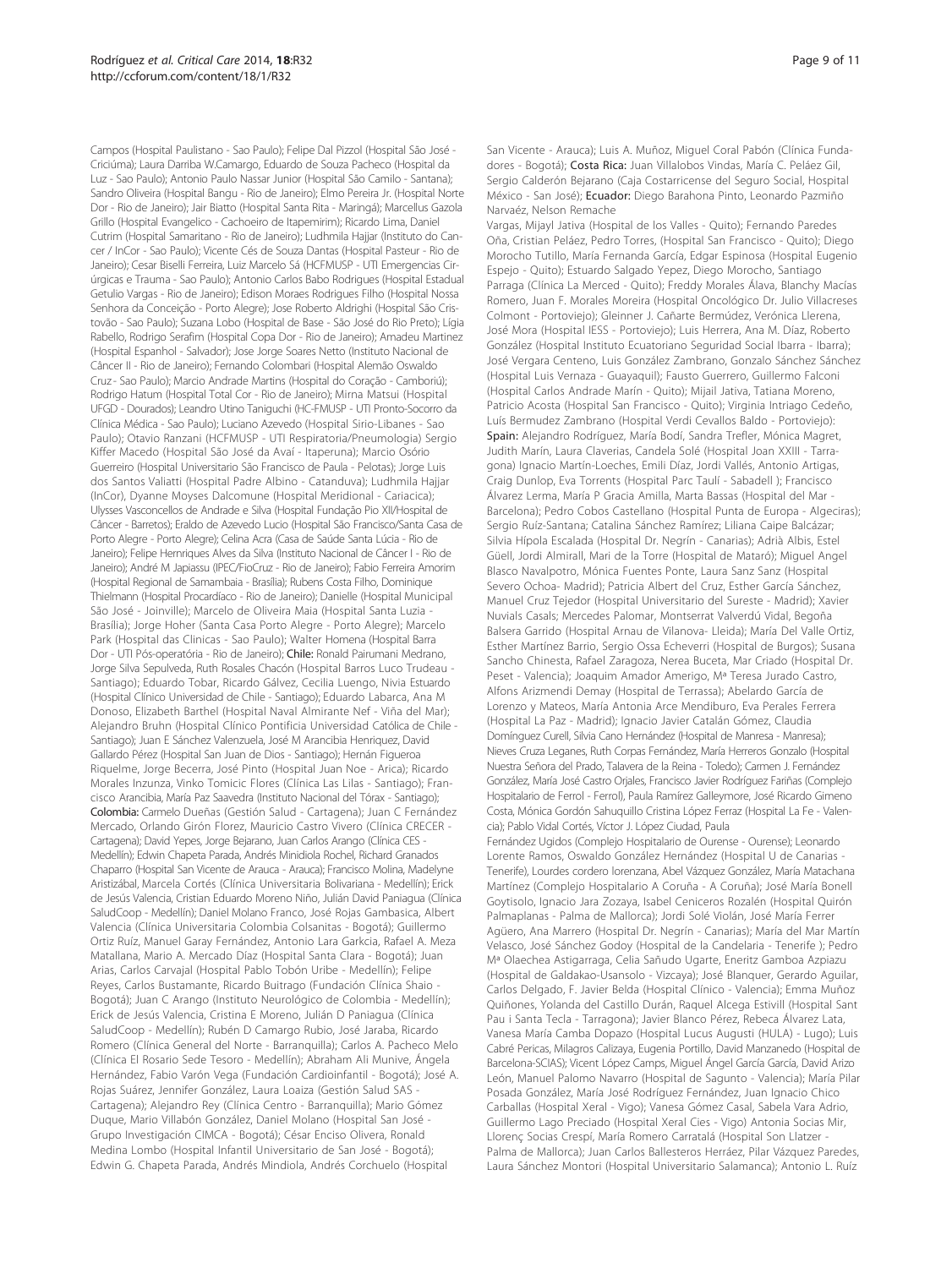<span id="page-9-0"></span>Aguilar, Alejandra Morón Giménez, Agustín Carlos Nebra Puertas, Marta Gurpegui Puente, Pilar Araujo Aguilar, Fernando Barra Quilez (Hospital Universitario Miguel Servet - Zaragoza); Mercedes Nieto, José M. Campos, Francisco J Romero, Mónica Requesens, Carmen Sánchez, Beatriz Busto (Hospital Clínico San Carlos - Madrid); Mª Concepción Valdovinos Mahave, José Mª Montón Dito, Mª Jesús Santed Andrés (Hospital Obispo Polanco - Teruel); Alfredo Marcos Gutiérrez, Ana Carolina Caballero Zirena (Hospital Virgen de la Concha - Zamora); Belén Jiménez, Pilar Luque, Raquel Bustamante, Carlos M. Sánchez Polo (Hospital Clínico - Zaragoza); Rafael Carrasco, Ainhoa Menéndez, Antonio Sangio (Hospital del Vinalopó - Elche); Adoración Alcalá López, Carmen Abad Terrado, Diana Martínez (Hospital General Universitario - Elche); Carlos Castillo Arenal, Juan Castedo González (Hospital Taxorritxu - Vitoria); Concha Moragues, Rubén González (Hospital Universitario La Plana - Vila-real - Castellón); Noemí M. Gil Pérez, Isabel M. Peña Luna, David F. López Hormiga (Hospital de Mérida - Mérida); Francisco José Fuentes Morillas, Pablo Nieto Sánchez, José Alfonso Rubio Mateo-Sidrón (Hospital U. Infanta Cristina - Badajoz); José Manuel Allegue Gallego, Roberto Jiménez Sánchez, Sergio Rebollo, Roberto Jiménez Sánchez (Hospital Santa Lucía - Cartagena); Esperanza Molero Silvero, Alberto González Estebanez, Manuel Pérez Ale (HCD Gómez Ulla - Madrid); Mauricio Valencia, Sonia Piug (Hospital Clinic - Barcelona); Ana Abella Álvarez, Cecilia Hermosa Gelbard, Inés Torrejón Pérez (Hospital Universitario del Henares - Coslada); Ramón Fernández-Cid, Otilia Pons (Hospital Mateu Orfila - Mahón); Hasania Abdel-Hadi Álvarez, Alfonso Ambros Checa (Hospital General de Ciudad real - Ciudad real); Bernardo gil, Lola del Baño Aledo (Hospital Morales Meseguer - Murcia); Inés Navarrete Sánchez (Hospital Virgen de las Nieves - Granada); Pedro Rascado Sedes, Caridad Martín López (Hospital de Conxo - Santiago de Compostela); Antonio Rivera Fernández, Ana L. Balán Mariño, Marta Martín Cuadrado (Hospital San Agustín - Aviles); Noemí Llamas Fernández, José H. de Gea García, Iván Keituqwa Yáñez (Hospital Universitario Rafael Méndez de Lorca - Murcia); César Bocanegra Abarca, Carlos Ramírez González, Chiara Caciano Reategui (Hospital Universitario Gregorio Marañón - Madrid); Fernando García López (Hospital General de Albacete - Albacete); Antonio Albaya (Hospital de Guadalajara - Guadalajara); Carmen Fernández (Hospital Marcide - Ferrol); Antonio Martínez Pellus (Hospital Virgen de la Arrixaca - Murcia); Belén Jiménez (Hospital Lozano Blesa - Zaragoza); Rafael Sierra (Hospital Puerta del Mar - Cádiz); César Aragón (Hospital de Málaga - Málaga); Iratxe Seijas Betolaza (Hospital de Barakaldo - Barakaldo); Felipe Bobillo (Hospital Clínico - Valladolid); Paula Vera Artacoz (Hospital Sant Pau - Barcelona); Ana C. Caballero Zirena (Hospital Virgen de la Concha - Zamora); Teresa Recio Gómez (Hospital San Pedro Alcántara - Cáceres); Ricard Jordá Marcos (Clínica Rotger - Palma de Mallorca); César Palazón, África López, Bernardo Gil Rueda (Hospital Universitario Reina Sofía - Murcia); Cancha Moragues Ribes (Hospital La Plana - Vila Real de Castellón); José M, Bonell Goytisolo (USP Clínica Palma Planas - Palma de Mallorca); César Pérez Calvo (Hospital Fundación Jiménez Díaz Capio - Madrid); Luis Tamayo (Hospital Universitario Río Hortega - Valladolid); Laura Macaya Redin, Jorge Echevarria Guibo, Lourdes Fisac Cuadrado (Complejo Hospitalario de Navarra UCIB - Pamplona); Sara Benito, María Pilar Anguiano, Joaquin lobo (Complejo Hospitalari Navarra UCI A - Pamplona); María Victoria de la Torre Prados, Carmen Trujillano Fernández, Jonathan Pérez Vacas (Hospital Universitario Virgen de la Victoria - Málaga); Mónica Zamora Elson, Tomas Mallor Bonet, Lorenzo Labarta Monzón (Hospital San Jorge - Huesca); Enrique Alemparte Pardavila, José Luís Martínez Melgar, Ana Ortega Montes (Complejo Hospitalario de Pontevedra - Pontevedra); Sandra Rodríguez Bolaños, José Luis Bellot Iglesias, Francisco González Martínez (Hospital General Básico de Baza - Granada); France: Nicolas Weiss (Hôpital Pitié-Salpêtrière - Paris); Benoit Voisin (Centre Hospitalier de Bethune -Bethune); Nicolas Van Grundenbeerck (Centre Hospitalier de Lens - Lens); Laurent Robriquet (CHRU de Lille - Lille); Philippe Seguin (Hôpital Pontchaillou - Rennes); Philippe Cabaret (Hôpital St. Phillibert - Lille); Guillaume Brunin (CH Duchêne - Boulogne Sur Mer); Frédéric Brun (Hôspital Pierre Oudot - Bourgoin -Jallieu); Caroline Blazejewski (CHRU de Lille - Lille); Pascale Beuret (CH de Roanne - Roanne); Sébastien Béague (Hôpital de Dunckerque - Dunckerque); Elie Azoulay (Hôpital St. Louis - Paris); Laurent Argaud (Hôpital Edouard Herriot - Lyon); Jean-Paul Mira, Julián Charpentier (Hôpital Cochin - Paris); Martine Nyunga (CH de Roubaix - Roubaix); Pablo Massanet (CH de Montpellier - Montpellier); Florent Dewavrin; Isabelle Alves (CH de Valenciennes - Valenciennes); Sébastien Préau (CHRU de Lille - Lille); Erika Parmentier-Decrucq (CHRU de Lille - Lille); Saad Nseir (CHRU de Lille - Lille); Miguel Montanes Romain (Hôpital Beanjan APHP - Clichy); Stéphane Mérat (Hôpital d'Instruction des Armés

Begin - Saint Mandé); Bruno Mégarbane (Hôpital Lariboisiere - Paris); Olivier Leroy (Hôpital Chatiliez - Tourcoing); Bernard Just (CH de Charleville-Mezieres - Charleville-Mezieres); Claude Guérin (Hôpital Croix-Rousse - Lyon); Christophe Girault (Hôpital Charles Nicolle - CHU de Rouen - Rouen); Jean-Yves Fagon (Hôpital Européen Georges-Pompidou -Paris ); Joel Cousson (Hôpital Robert Debré - Reims); Marc Clavel (CHU Dupuytren - Limoges); Benoit Misset (Groupe Hospitalier Paris St. Joseph - Paris Guatemala: Jorge L. Ranero Meneses, Rudy M. López (Instituto Guatemalteco de Seguridad Social - Guatemala); Luis D. González Patzan, César Cortez (Centro Médico Militar - Guatemala); Mexico: Luis D. Sánchez Velázquez, Marco A. Díaz Riveros, Araceli Muñoz Carrillo (Hospital General de México - México DF); Peru: Iván Ramos Palomino, Percy Cancina Prosopio (Clínica San Gabriel - Lima); Martín Oyanguren Miranda (Hospital Nacional E. Rebagliati Martins - Lima ); Luis Castillo Bravo, Pedro Fajardo Luna, Indira Oyanguren Miranda (Instituto de Enfermedades Neoplásicas - Lima); Indira Oyanguren Miranda, Luis Castillo Bravo, Vladimir M. Trelles (Clínica Angloamericana - Lima); Manuel Mayorga, Luis Martín Santivañez, Myriam Yaringano (Hospital Central de la FAP - Lima); Juan Salas (Hospital Regional Trujillo - Trujillo); Manuel Jesús Mayorga Espichan, Myriam Yaringano, Luis Martín Santivañez Monge, Christian Manuel Rivera Heredia (Hospital Central de la Fuerza Aérea del Perú - Lima); Portugal: Rui Araújo, Ernestina Gomes, Elena Molinos (Hospital Pedro Hispano - Matosinhos); Estâvão Lafuente (Hospital Vale Sousa - Penafiel); Celeste Dias, José Artur Paiva, António Sarmento, Maria Santos (Hospital S. João - Porto); Paula Castelões, Ana Josefina (CHVNG - Gaia); Aurora Cadeco (Hospital Viana Castelo - Viana do Castelo); Francisco Esteves (CHTMAD - Vila Real); Nuno Catorze (Centro Hospitalar Medio tejo - Abrantes); Paulo Freitas, Isabel Serra (HFF - Amadora); Pedro Póvoa, Carolina Paulino (HSFX - Lisboa); José Andrade Gomes (Hospital Luz - Lisboa); Luis Bagulho, (CHLC - Lisboa); Carlos Candeias, Luís Coelho, Raquel Marques (CHLN - Lisboa); Antero Fernandes (Hospital Gracia d'Orta - Almada); Paulo André (Hospital Barreiro - Barreiro); José Vaz, António Mendes (Hospital Beja - Beja); Fernando Pádua (Hospital Portalegre - Portalegre); José Júlio Nóbrega (CHF - Funchal). USA: Marcos I. Restrepo, Antonio Anzueto (UTHSCSA/STVHCS-ALM - San Antonio); Uruguay: Alberto Deicas, Mario Torales, Fabio Grill (CASMU -Montevideo); Mario Jesús Silva Castilla, María F. Alonso Silva, Jorge Modemel Ingold; Gino Limongi, Darwin Tejera, Rodolfo González (Asociación Española Primera en Socorros Mutuos - Montevideo); Venezuela: Flor Giannina Balbo Martínez, Selene M Espina Pacheco, Rosa D'Oliveira Tavares (Hospital Dr. Patrocinio Peñuela Ruíz, San Cristóbal - Tachira); Norma Ruíz, Néstor Brito, Yrene Vázquez (Hospital Militar Dr. Carlos Arvelos - Caracas); Stevens Salva (Hospital de Clínicas - Caracas); Francys Moreno (Hospital Central Universitario - San Cristóbal).

#### Author details

<sup>1</sup>Hospital Joan XXIII Critical Care Department/IISPV/URV/CIBERES, Mallafre Guasch 4, 43007 Tarragona, Spain. <sup>2</sup>Polyvalent Intensive Care Unit, São Francisco Xavier Hospital, Estrada do Forte do Alto do Duque, 1495-005 Lisboa, Portugal. <sup>3</sup>Pôle de Réanimation, CHU de Lille, 2, avenue Oscar Lambret, 59037 Lille Cedex, France. <sup>4</sup>Institute for Research and Education Postgraduate Program, Instituto Nacional de Câncer Praça Cruz Vermelha, 23 - Centro, 20230-130 Rio de Janeiro, Brazil. <sup>5</sup>Hospital Municipal de Chivilcoy, Av. Hijas de San José 31, 6620 Chivilcoy, Buenos Aires, Argentina. 6 Critical Care Centre, Corporació Sanitària I Universitaria Parc Taulí, Hospital De Sabadell Institut Universitari UAB, Ciber Enfermedades Respiratorias, Parc Taulí, 1 08208 Sabadell, Barcelona, Spain.

#### Received: 5 August 2013 Accepted: 24 January 2014 Published: 12 February 2014

#### References

- 1. Melsen WG, Rovers MM, Groenwold RH, Bergmans DC, Camus C, Bauer TT, Hanisch EW, Klarin B, Koeman M, Krueger WA, Lacherade J-C, Lorente L, Memish ZA, Morrow LE, Nardi G, van Nieuwenhoven CA, O'Keefe GE, Nakos G, Scannapieco FA, Seguin P, Staudinger T, Topeli A, Ferrer M, Bonten MJ: Attributable mortality of ventilator-associated pneumonia: a meta-analysis of individual patient data from randomised prevention studies. Lancet Infect Dis 2013, 13:665-671.
- 2. Melsen WG, Rovers MM, Koeman M, Bonten MJ: Estimating the attributable mortality of ventilator-associated pneumonia from randomized prevention studies. Crit Care Med 2011, 39:2736–2742.
- 3. Martin-Loeches I, Pobo A: What is new in ventilator-associated tracheobronchitis? Clin Pulm Med 2010, 17:117–121.